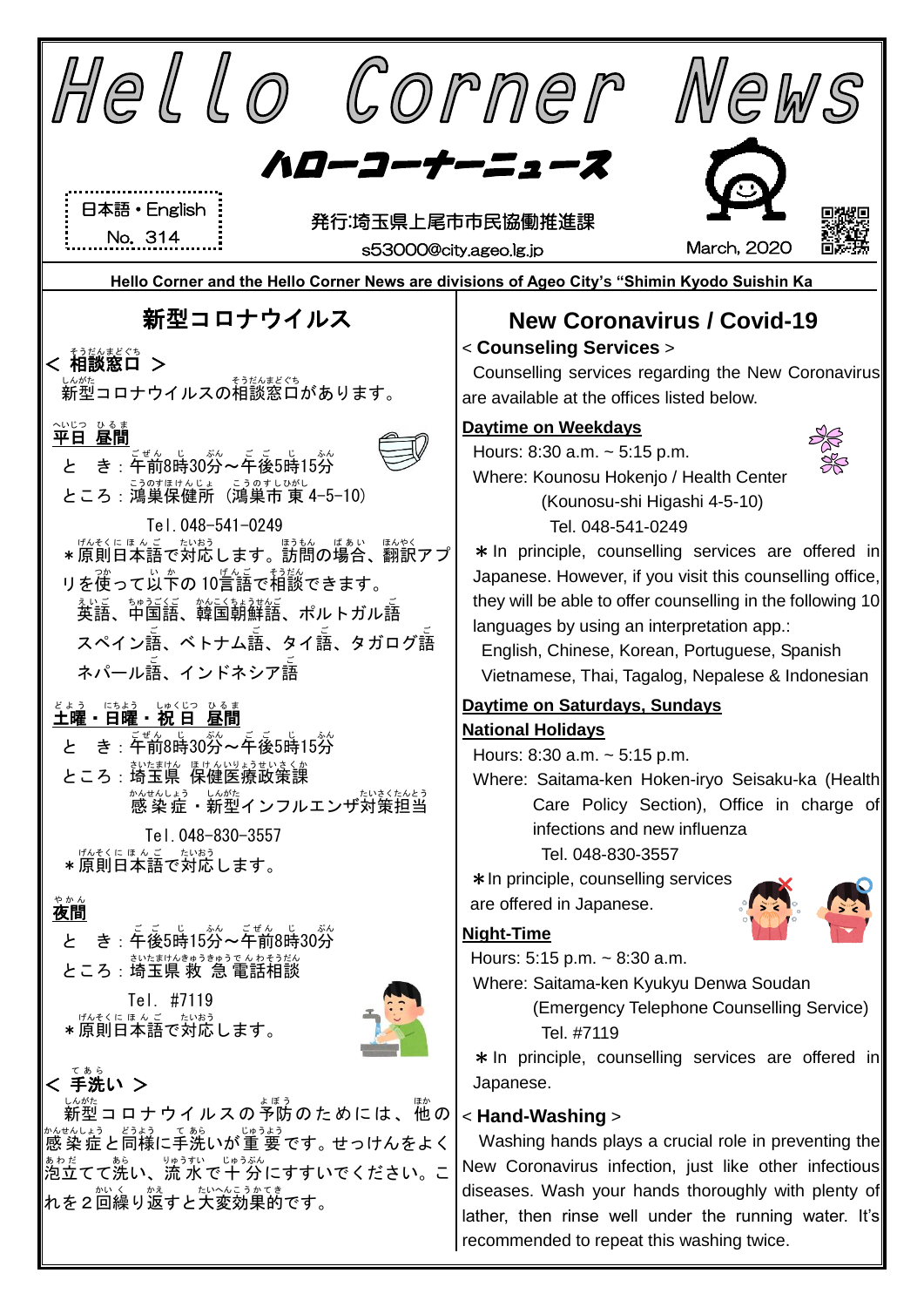# <sub>げんつき</sub><br>**原付・バイク・軽自動車の廃車手続き**

<sub>けいじどうしゃぜい。 まとしがつかたげんざい とうろく<br>軽自動車税は、毎年4月1日現在で登録している</sub> ↓☆ぅしゃ。<br>所有者にかかります。他人にあげたり、解体したり、│ \*\*<br>盗まれたりして、原動機付自転車・バイク・軽自動車 をすでに所有していない場合は、正しい手続きをして いないと課税の対 象になります。所有者が死亡また は市外に転出する場合も、廃車などの手続きが必要 です。4月1日 (水) までに手続きをしてください。

てんにゅう<br>転 入 した人で、上尾市のナンバープレートに変更 していない<sup>協?き</sup> (125cc以下)の所有者は、市民税課で <sub>ナンバープレート交換の手続きをしてください。</sub>

\* 125cc を超えるバイクについては埼玉運輸支局 (TEL 050-5540-2026)、軽自動車(三・四輪)は軽自動車 はんきまうかいなまにもしょ。<br>検査協会埼玉事務所(Tel 050-3816-3110)へ

問 と い合 あ わせてください。

→ 市民税課(市役所 2階)

Tel.048-775-5130 Fax 048-775-9846



#### 国民 健康 保険 こくみん けんこう ほ け ん

こ殺防己馬はんの加入・脱退の届け出は自動的には 行 おこな われません。住 所 じゅうしょ ・氏名 しめい ・世帯 せたい 主 ぬし が変 か わった、ま た、 就 職 ・退 職 したなどの異動があったときは、<br>た、 就 職 ・退 職 したなどの異動があったときは、 <u>ゖゅぅょっゕぃぉぃ゠ゕぉ</u>。<br>14 日以内に 必 ず届け出てください。届け出には、 異動 いどう の事実 じじつ が確認 かくにん できる証明書 しょうめいしょ などが必要 ひつよう です。 → 保険年金課(市役所 1階)

Tel.048-782-6471 / Fax 048-775-9827

#### 国民 年金 こくみん ねんきん

- <u>くみねんきん</u> (『まんこくない』すむ 20~59歳の全ての人が<br>国民年金は、日本国内に住む 20~59歳の全ての人が 加入 かにゅう する制度 せいど です。職 業 しょくぎょう などにより加入 かにゅう の仕方 しかた は3 つの種別に分かれています。 就 職 や転 職 、結婚な どで加入する種別が変わったときや、住 所 や氏名が 〜。。。<br>変更になったときは、早めに手続きをしてください。 │ — <sup>ほけんねんきんか</sup>

Tel.048-775-5137

Fax 048-775-9827 ぉぉぁゃぉんきんじ もしょ<br>**大宮年金事務所** 

Tel.048-652-3399



### **Procedures for Discarding Light Cars and Motorbikes**

Light Car Tax is imposed on those who are registered as owners of cars and/or motorbikes as of April 1 every year. Note that, unless the proper procedures have been taken, the tax will be imposed, even if the vehicle is no longer in the registered owner's possession because it has been given away, scrapped or stolen. Also, if the owner has passed away or has moved out of Ageo, procedures for discarding need to be done as well. Please complete procedures by April 1 (Wed).

If you have moved into Ageo but have not changed to a license plate issued by Ageo City for your motorbike (125 cc or less), please come to Shiminzei-ka (2F of City Hall) to have a new license plate issued.

\* Please contact the Saitama Transport Branch Office (Tel. 050-5540-2026) for motorbikes over 125 cc, and the Light Car Inspection Association's Saitama Office (Tel. 050-3816-3110) for light cars (three and four-wheel cars).

 $\rightarrow$  Shiminzei-ka (Municipal Tax Section)

Tel. 048-775-5130 Fax 048-775-9846



### **National Health Insurance**

Notification of enrollment in or withdrawal from the National Health Insurance System cannot be done automatically. You must notify Ageo City within 14 days of any of the following changes: address change; family name and/or head of household change; employment change (starting a new job or quitting a job). Documents certifying the changes are required for notification.

 $\rightarrow$  Hoken-nenkin-ka (1F of City Hall)

(National Health Insurance and Pension Section) Tel. 048-782-6471 / Fax 048-775-9827

## **National Pension**

All residents of Japan between 20 and 59 years of age are required to join the National Pension Plan. There are three types of status for the pension plan; status is determined by your employment situation. When your status has changed because you started working, changed jobs, or got married, or when your address and/or family name have changed, you are requested to follow the necessary

procedures as soon as possible.

 $\rightarrow$  Hoken-nenkin-ka Tel. 048-775-5137 / Fax 048-775-9827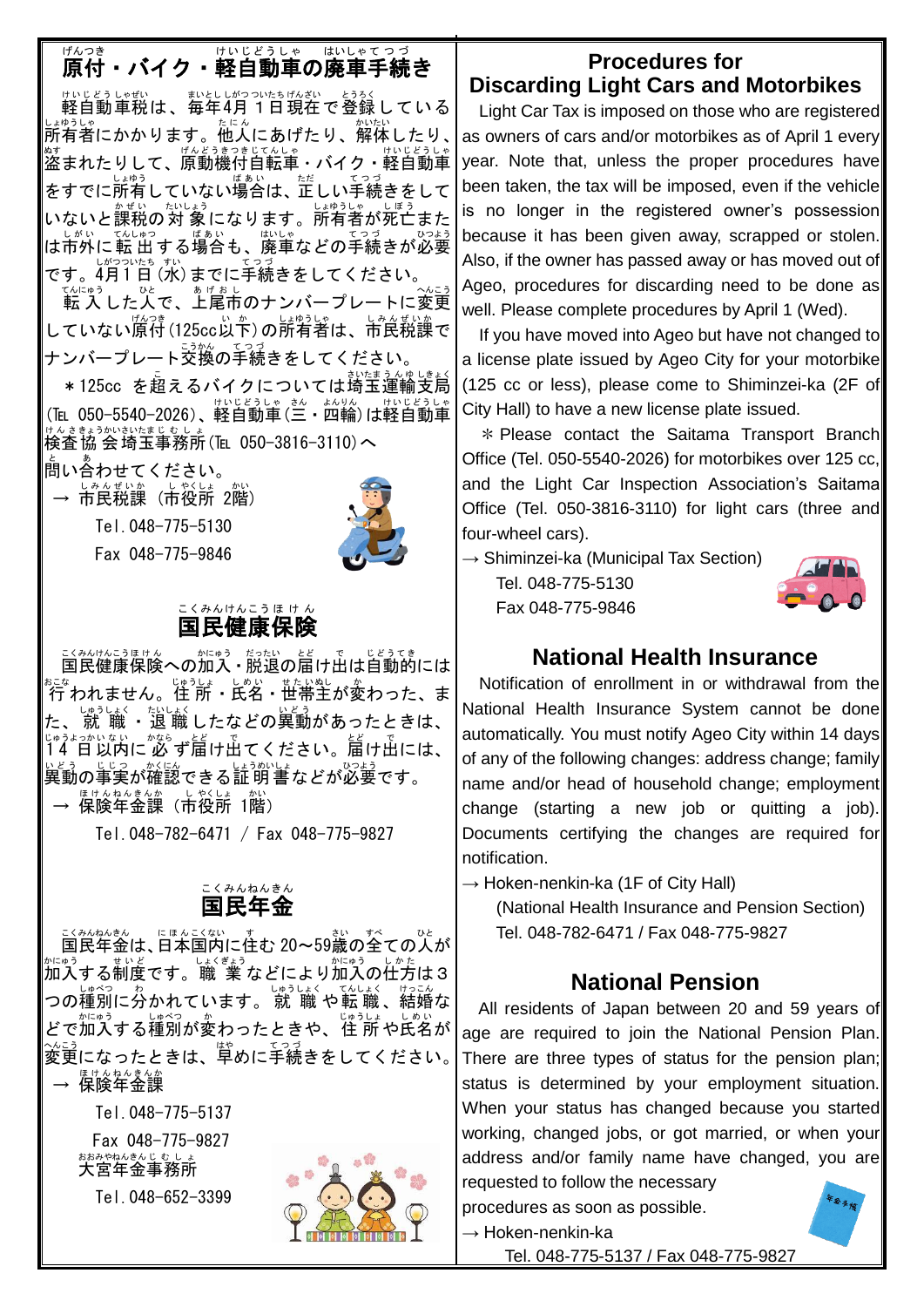# 町内会 ちょうないかい ・自治会 じちかい ・区会 く か い

まょうない。<br>町内会・自治会・区会は地域の人々のつながりを ☆₩っ<br>大切にし、より住み良い地域をつくっていくために、│ いろいろな活動を 行 っています。 例えば、 災害への備 え、安心安全なまちづくり、市や地域の情 報 提 供、 <sub>ま。</sub><br>街をきれいにする活動、スポーツ・レクリエーション 活動 かつどう などです。

<u>おもんこくかくち。しんし</u>かい。<br>最近全国各地で地震や台風などの被害がたくさんあ りました。いざという時には、隣近所の人たちが頼り になるものです。町内会・自治会 • 区会に加入して、 地域 ちいき の人々 ひとびと と助 たす け合 あ いましょう。

→ 市民協 働推進課

Tel.048-775-4597

Fax 048-775-0007



### 日本語 能 力 試験 に ほ ん ごのうりょくし けん

7月5日(日)に日本語能 力試験があります。今年か らインターネットでの中し込みだけです。郵送での申 し込みはありません。3月27日(釜)から4月20日(月) までに申し込んでください。受験料は 5,500的。 \*試験は年に 2回あります。2回首は 12月6日(日)に 実施 じっし されます。

→ 日本語能 力試験受付センター しけん うけつけ

Tel.03-6686-2974

<http://info.jees-jlpt.jp/>

# AGAのイベント

(1) 日本文化の集い にほん ぶんか

Ĩ, ぇ~\*\*ぉ<br>絵手紙を描いたり、 扇 を使って「さくら さくら」 を踊ったりして、みんなで春を楽しみましょう。お茶 。。<br>を飲みながらの交 流 も楽しめます。 \*「さくら さくら」は日本の伝統的な歌です。 と き: 3月22日(日) <sub>ここ じ</sub> じ<br>午後1時~4時 、<sub><sup>うけつけ</sup><br>(受付は 12時30分から)</sub> ところ: コミュニティセンター まんか <u>。</u><br>参加費:300円 (2) 国際 理解 セミナー こくさい りかい

カードゲーム 「2030 SDGs」 をしながら、 環 境 や経済

Omiya Nenkin Jimusho (Pension Office) Tel. 048-652-3399

# **Community Associations**

Community associations (Chonai-kai / Jichi-kai / Kukai) engage in various activities to make local communities a better place to live by strengthening the ties among residents. Their activities include the followings: preparing for disasters, making your town a place where you feel safe and secure, providing information about the city and community, promoting environmental beautification campaigns, organizing sports and recreational activities.

Recently, earthquakes and typhoons have caused considerable damage throughout the nation. It is your neighbors that you can count on most in emergency situations. You are encouraged to join one of these associations, get to know people living in your area and help each other.

 $\rightarrow$  Shimin-kyodo-suishin-ka

 (Community Collaboration Support Section) Tel.048-775-4597 / Fax 048-775-0007

# **Japanese-Language Proficiency Test**

 The Japanese-Language Proficiency Test will be held on Sunday, July 5. Starting from this year, the application will only be offered online. Application by mail will not be accepted. Please apply from March 27 (Fri) through April 20 (Mon). The test fee is 5,500 yen.

\* This test is held twice a year. The second

test is scheduled for December 6 (Sun).

 $\rightarrow$  JLPT Application Center Tel. 03-6686-2974 <http://info.jees-jlpt.jp/>

# **AGA's Events**

### **(1) Gathering for Japanese Culture**

You're invited to join us in enjoying spring by drawing an Etegami (Illustrated postcard) and dancing "Sakura Sakura" with a fan. You can also enjoy chatting over a cup of tea.

\* "Sakura Sakura" is a Japanese traditional song and Sakura means cherry blossom.



When: March 22 (Sun)

1:00 p.m.  $\sim$  4:00 p.m.

(Registration starting at 12:30 p.m.) Where: Community Center Cost: 300 yen